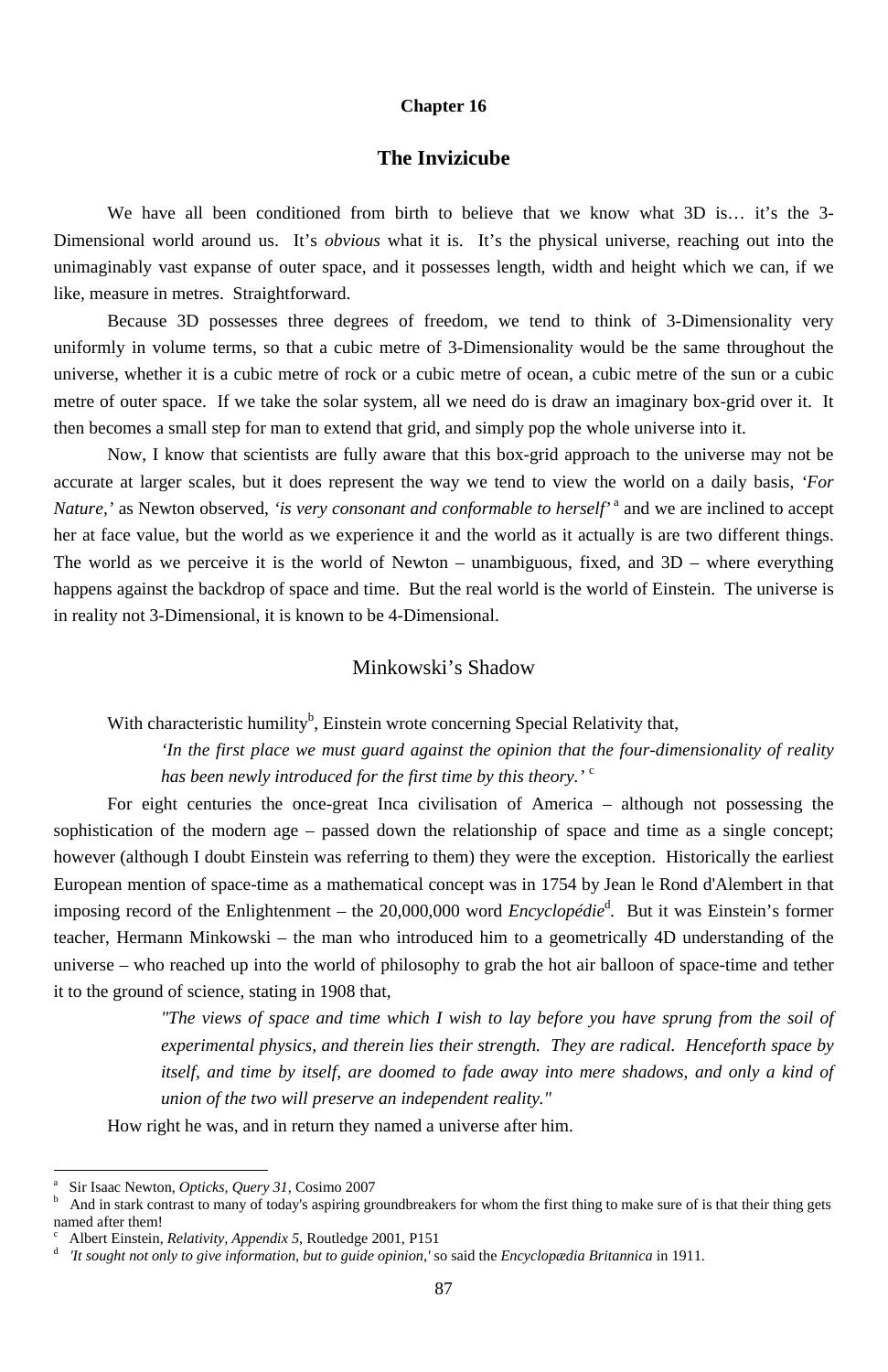### When is a Cube Not a Cube?

But the implications of 4D for our worldview may run deeper than we think. Ten years before Einstein, visionary writer HG Wells exposed the logical consequences of isolating the  $3<sup>rd</sup>$  Dimension in the first chapter of his classic novella, The Time Machine. In the story, the Time Traveller explains to his friends...

"You know of course that a mathematical line, a line of thickness nil, has no real existence. They taught you that? Neither has a mathematical plane. These things are mere abstractions."

"That is all right," said the Psychologist.

"Nor, having only length, breadth, and thickness, can a cube have a real existence."

"There I object," said Filby. "Of course a solid body may exist. All real things--"

"So most people think. But wait a moment. Can an instantaneous cube exist?"

"Don't follow you," said Filby.

"Can a cube that does not last for any time at all, have a real existence?"

Filby became pensive.

"Clearly," the Time Traveller proceeded, "any real body must have extension in four directions: it must have Length, Breadth, Thickness, and--Duration. There are really four dimensions, three which we call the three planes of Space, and a fourth, Time. There is, however, a tendency to draw an unreal distinction between the former three dimensions and the latter..."

Writing a decade before Special Relativity, Wells had the foresight to express a profound truth: a cube is actually 4-Dimensional. If one measures out a cubic metre of our universe it is not a cubic metre of space, but a cubic metre in space-time.

How therefore, if it is impossible to *isolate* the  $3<sup>rd</sup>$  Dimension from time, is it possible for us to know whether 'space' is actually 3-Dimensional in any true and accurate sense? How can we even be sure that anything we are looking at is actually a 3-Dimensional object? In Minkowski's words, how can it 'preserve an independent reality'? Could it be that our handy everyday concept of 3D is nothing more than a representation of the  $3^{rd}$  Dimension within the  $4^{th}$  in exactly the same way as the plane, the line and the point?

Since, as Wells reminded us, we cannot stop time, no-one has ever seen 3D except within a 4D



setting. Therefore, as an isolated entity with an independent reality, no-one has ever seen 3D.

# Edge-On

Just because we can't actually see the 4<sup>th</sup> Dimension does not mean it doesn't influence the way the universe appears<sup>a</sup>. Indeed it *dictates* how the universe appears. It is the 4-Dimensional 'time-shape' of our universe that renders it 3-Dimensional to our experience. How can this be?

88

I.e. manifests to the senses.  $\mathbf{a}$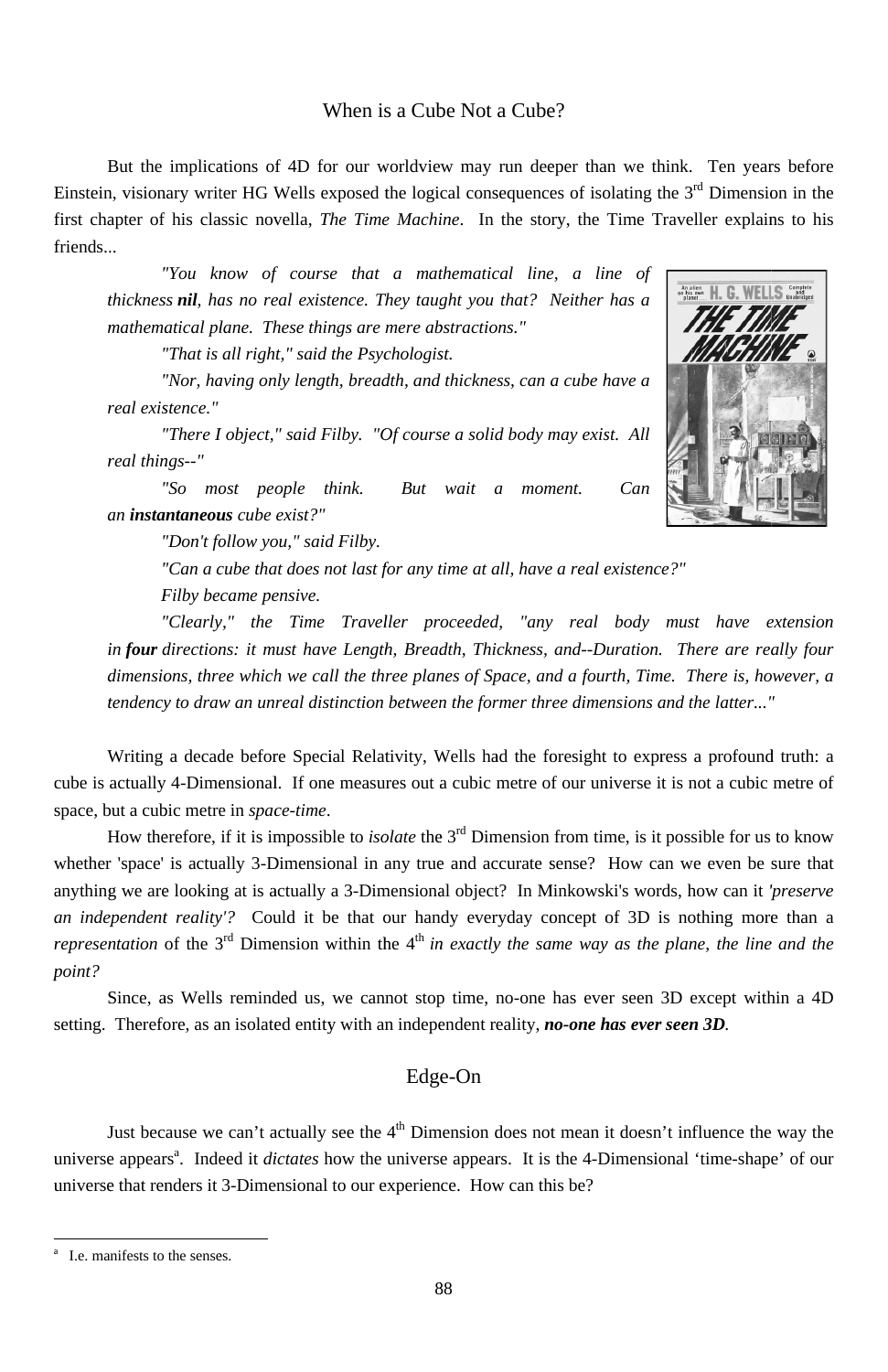It's all a question of viewpoint. We *perceive* the universe as 3-Dimensional because we view it 'edge-on'. As we saw earlier, just as the surface of a 3D ball is 2D, the universe's apparent 3- Dimensionality derives from the fact that every time we open our eyes we are looking out at the boundary or surface of a 4D hypersphere, so although the thing we are *actually* looking at is 4D, it only *appears* 3D because of our 'edge-on' (one dimension lower) viewpoint. In Chapter 3 this was named as the *'Edge-On'*  Principle<sup>a</sup>, as it was derived from the simple geometry of *Flatland* wherein *A Square* views his 2-Dimensional world edge-on in 1D.

Put another way, we are not seeing and experiencing a 3-Dimensional universe; we are seeing and experiencing a 4-Dimensional universe, one dimension lower. It's just so easy to forget that we inhabit space-time. The truth is… we can't even *begin* to know what a '3-Dimensional universe' might look like, because, to our knowledge, none exists. But we have all assumed that we do. This may sound like an exercise in geometrical pedantry, but it is not and I will explain why…

## Drawing the Line

It is generally accepted scientifically (and common sensically) that whilst the three spatial dimensions of our world – the 'usual three' of length, width and height – cannot exist independently, they do co-exist in 3D form. This is a fundamental axiom of science. However, let's look more closely at this alltoo-obvious assumption (yes, assumption)…

As we have already seen, the *line* and the *plane* do not actually exist out there in the universe, only in our heads. They are simply *representations* of 1- and 2-Dimensionality proper, whose existence, inexplicably, we can very easily imagine. Dimensionally our cubic metre of rock is composed of stacked-up planes (*representations* of 2D) which in turn are composed of stacked-up lines (r*epresentations* of 1D). Now, because lines and planes do not actually exist except as mathematical concepts, this leads us directly to the question: *How can something (the cube) that is made from things that don't exist, exist?* 

What I am suggesting here is that it doesn't.

Or as HG put it, *"a mathematical line, a line of thickness* nil*, has no real existence… Neither has a mathematical plane. These things are mere abstractions… Nor, having only length, breadth, and thickness, can a cube have a real existence."* This is a perfectly logical conclusion, and in a sense disturbingly obvious. Without *'Duration'*, there is no difference whatsoever between a line, a plane, and all the physicality of the world.

Of course it's not that the cube of rock doesn't *physically* exist. It clearly does, (although at the quantum level the very term 'physical' dissolves into a bewildering array of particles, waves, forces,

charges, probability and open space) but the point I am making is that its 'length, width and height 3- Dimensionality' may simply be a *representation* of a 3rd Dimension, proper.

In other words, length, width and height do not constitute an actual description or measurement of our 1m<sup>3</sup> of rock's 3-Dimensionality, merely a representation. This would mean that the spatial dimensions as understood by science are not 'the spatial dimensions' at all, but merely representations, placeholders, shadows of something else, whose inherent properties and basic inter-relations they embody.

<sup>89</sup>

a *The 'Edge-On' Principle:* Each dimension is viewed from within itself one dimension lower.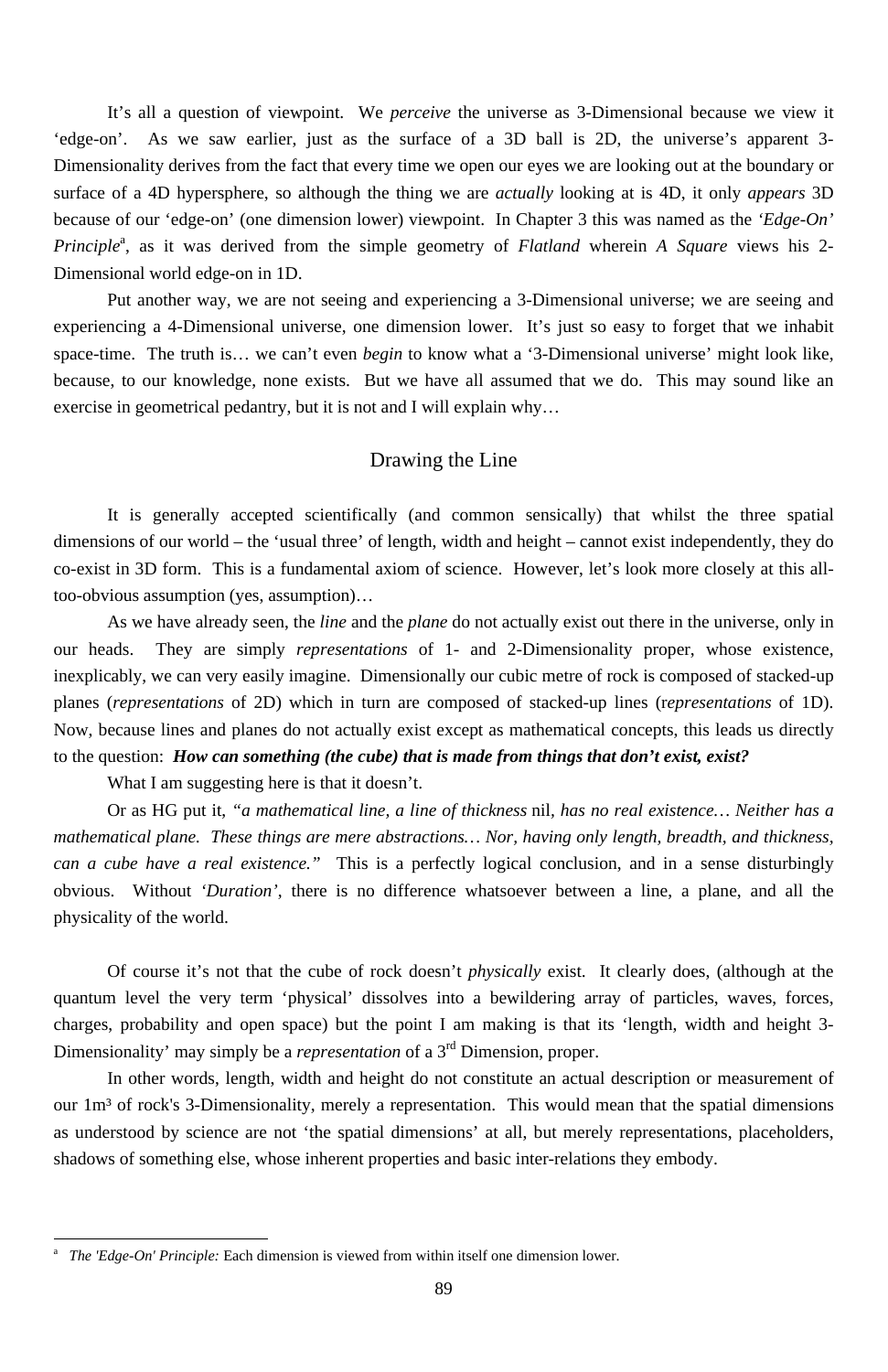90

## The Search for Invariance

To summarise… the line and the plane are *representations* of true 1- and 2-Dimensionality whose existence we can very easily imagine. In precisely the same way, we are *imagining* the existence of a 3- Dimensionality as represented by the 3D space produced in our experience by the addition of *height*, because, similar to the line and the plane, what we think of as the cube of rock's 3-Dimensionality (length, width and height) is nothing more than a *representation* of the 3<sup>rd</sup> Dimension within our experience of the 4D universe. We have all been fooled by its existence!

But how does this happen?

This is not at all easy to get one's head around, but it is where the geometry leads. If we find this logic difficult to accept we are going to have to consider… do we follow HG Wells' character *Filby* and declare *"There I object,"* going with 3-Dimensionality the way we find it? Or do we go with the maths, which exhibits no specific bias toward one spatial dimension over another?

The reason we accept the world around us as 3D is because our bodies – being part of the world – are also 3D, and our senses operate as mediators between our consciousness and the world. However, in tandem with the strong force, it is the electromagnetic force that causes 'solidity', not 3-Dimensionality. Our hands experience an object as solid because the periphery of both hand and object share the same negative charge, and 'like' charges repel. This is why we perceive 3D volume as 'real' whilst 2D planes etc seem mere abstractions. If our hands were 2D we would recognise 2D – and be in Spaceland! Over the past few chapters we saw how all the 'stuff' in the universe hardly amounts to a hazelnut. We see and feel a world that is largely not there, because all we see and feel are *forces* and *energy* upon which we superimpose geometrical concepts, *only one of which is 3D!*

*Reflection…* Our bodies share the same space, are made of the same stuff, and exist as part and parcel of the 3-sphere around us, which is the visible boundary of the 4D hypersphere that is our amazing 'time-shaped' universe. But being made of the same stuff does not make 3D *automatically* more real than 2D. All it tells us is where our dimensional viewpoint lies.

Brian Cox and Jeff Forshaw again,

*'Perhaps we will never understand the true nature of the relationship between mathematics and nature, but history has shown that mathematics allows us to organise our thinking in a way that proves to be a reliable guide to a deeper understanding.'*<sup>a</sup>

*'Identifying the invariant properties is far from easy, however, because nature's underlying simplicity and beauty are often hidden.'* <sup>b</sup>

Without the discipline to approach the world in this way, our understanding of nature would still be Aristotelian. For example, without the figures who would ever have accepted it's the Earth that goes round the Sun? Or worse... like the learned Sir Bedevere on the eve of his quest for the Holy Grail<sup>c</sup>, those wise in the ways of science might still be employing sheep's bladders to prevent earthquakes!

a Brian Cox and Jeff Forshaw, *Why Does E=mc²?*, Da Capo Press 2010, P63

b Ibid., P61

c *Monty Python and the Holy Grail*, 1975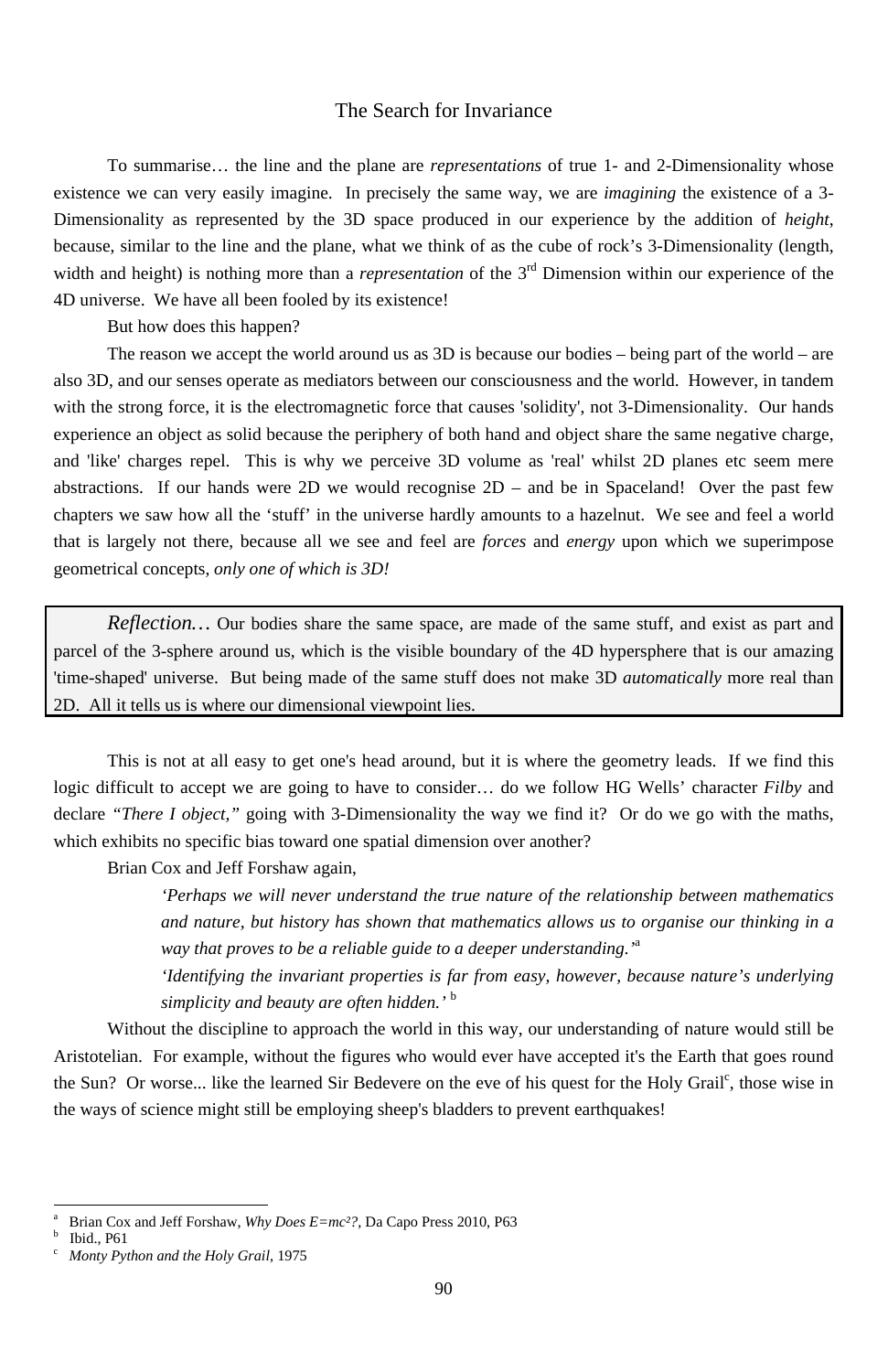# Age of Reason

We use the concept of time, or the block universe, to describe the  $4<sup>th</sup>$  Dimension. In the same way, does there perhaps exist a more concrete way to describe the  $3<sup>rd</sup>$  Dimension, proper? But first – before we pick up the dimensional trail again – let's put in place some logic to clarify what 3D is not...

We have seen that, by the Principle of Stacking<sup>a</sup>,

- We mentally construct a line from points which do not exist in the real world, and the line  $\bullet$ doesn't exist either.
- We then mentally construct a plane from lines which do not exist, and the plane doesn't exist either.
- We then mentally construct 3D space from planes which do not exist.  $\bullet$

It is not the science fiction of Wells, but *reason* that demonstrates that 3-Dimensional space takes precisely the same form as the point, the line and the plane.



Gottfried Wilhelm von Leibnitz, 1646-1716

# The Problem of Space

You may still believe this to be a moot point, but the essential nature and existence or otherwise of space is a deep-rooted problem which has been debated by philosophers, and has left scientists with a sense of unease, from time immemorial. One such was Newton's archnemesis, the German mathematician, philosopher, all-round genius and co-wearer of giant wigs, Gottfried Leibniz, who maintained that,

'Space has no reality apart from material things; it is nothing more than an abstract, mathematical description of relations that hold between objects.'<sup>b</sup>

Albert Einstein was a great scientist, but he was also a highly respected philosopher of science, and following on from Plato, Descartes,

Leibniz, Newton and Kant, he gave the nature of space a lot of thought...

The psychological origin of the idea of space, or of the necessity for it, is far from being so obvious as it may appear to be on the basis of our customary habit of thought. The old geometers deal with conceptual objects (straight line, point, surface), but not really with space as such,'

Einstein wrote this in 1952, just three years before he died, in a final addendum to his original 1916

discourse on Relativity which he titled 'Relativity and the Problem of Space'. Here is what he said, 'Newton himself and his most critical contemporaries felt it to be disturbing that one had to ascribe physical reality both to space itself as well as to its state of motion; but there was at that time no other alternative, if one wished to ascribe to mechanics a clear meaning.' In other words, everything (for Newton) had to be moving relative to some fixed, grid-like backdrop. Continuing...

 $\mathbf{a}$ The Principle of Stacking: Each dimension is composed of an indefinitely high number of cross-sections (slices) of the dimension below, stacked together and fused into a single entity.

 $\mathbf b$ Martin Gardner, The Ambidextrous Universe, Pelican 1970, P159

 $\mathbf{c}$ Albert Einstein, Relativity, Appendix 5, Routledge 2001

<sup>91</sup>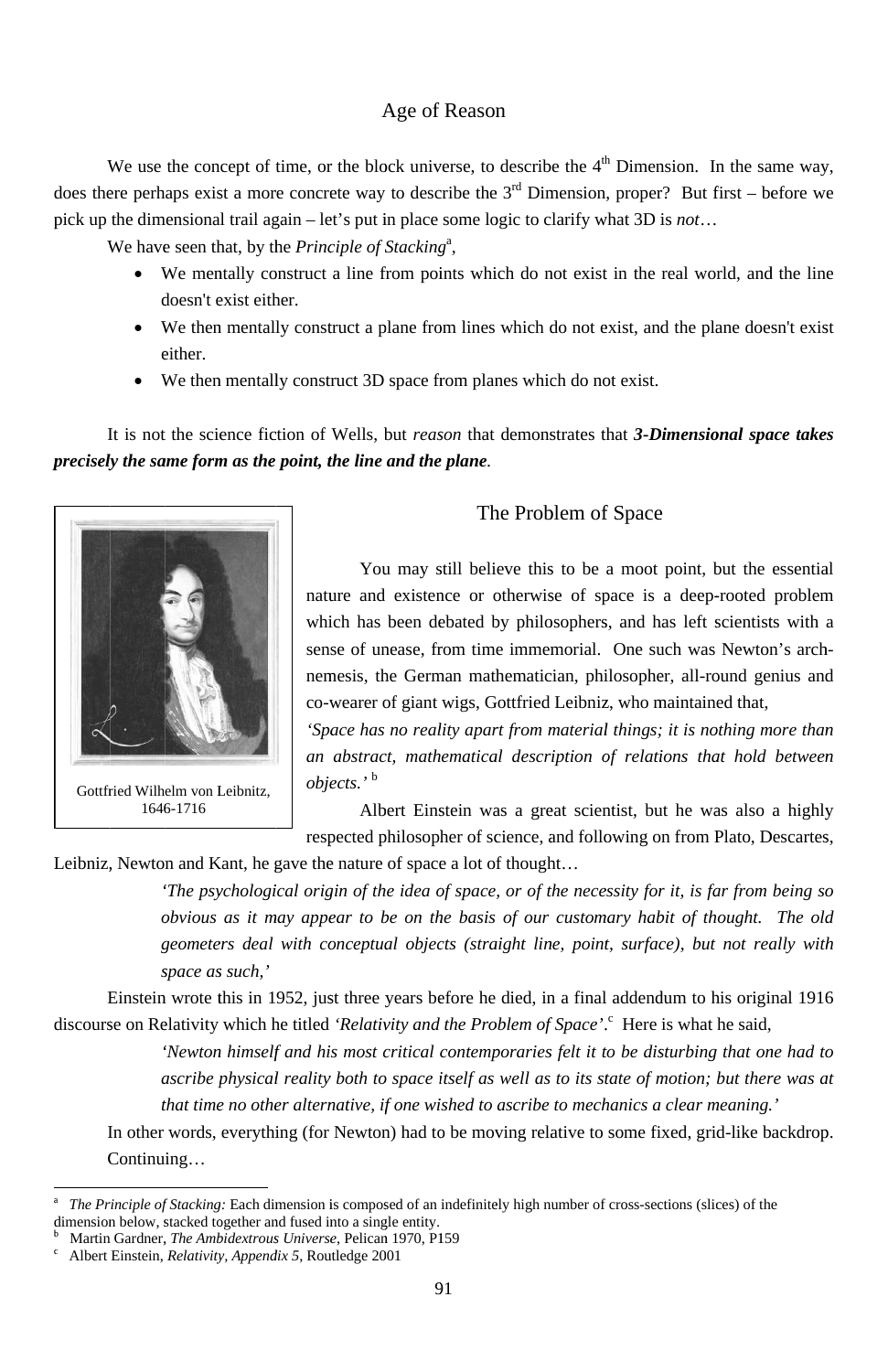92

*'It is indeed an exacting requirement to have to ascribe physical reality to space in general, and especially to empty space. Time and again since remotest times philosophers have resisted such a presumption. Descartes argued somewhat on these lines: space is identical with extension, but extension is connected with bodies; thus there is no space without bodies and hence no empty space.'*

Continuing…

*'… the general theory of relativity confirms Descartes' conception in a roundabout way. What brought Descartes to his remarkably attractive view was certainly the feeling that, without compelling necessity, one ought not to ascribe reality to a thing like space, which is not capable of being "directly experienced".'* 

- A point is a representation of the  $0<sup>th</sup>$  Dimension as it appears within the 4D universe.
- A line is a representation of the  $1<sup>st</sup>$  Dimension as it appears within the 4D universe.
- A plane is a representation of the  $2<sup>nd</sup>$  Dimension as it appears within the 4D universe.
- An invizicube is a representation of the  $3<sup>rd</sup>$  Dimension as it appears within the 4D universe.

In a nutshell, what Einstein is saying is that, following on from Descartes (and Leibniz), the apparent 3-Dimensionality of empty space has no objective, independent existence, because space can only be defined in terms of the things (people, planets, etc) that it is the empty bit between, which he tells us *'in a roundabout way*' General Relativity confirms. Describing this view as *'remarkably attractive'*, Einstein marvels that the old geometers failed to realise that space belongs with the other *'conceptual objects (straight line, point, surface)'*. Space, according to Einstein, is no different to the line, the point and the plane.

This is no moot point, and the answer does not lie in a physics that is based on the 'usual three'.

## What's in a Word?

So, to put 3D into its true perspective it might help to state the situation using parallel statements:

Oops, sorry! As far as I know there doesn't exist a word in the English language to describe a 3D entity having length, width and height *that is an abstract representation of the 3rd Dimension within the 4D universe*, so I've invented one… *the invizicube.* 

So now we have… the point, the line, the plane and the invizicube.

### Eureka! 2.0

By this reasoning we see how volume *per se* cannot be a true measure of 3-Dimensionality. Instead volume itself is a representation – a mentally useful, working expression of all the general principles that apply within the  $3<sup>rd</sup>$  Dimension proper, as they play out within a 4-Dimensional universe. Einstein concludes by saying that,

*'On the basis of the general theory of relativity,.. space...has no separate existence.'* <sup>a</sup> What we perceive as the length, width and height of the world around us is just a sensually integrated abstract representation of the  $3<sup>rd</sup>$  Dimension, proper – whatever that may be – with the invizicube as our

a Albert Einstein, *Relativity, Appendix 5*, Routledge 2001